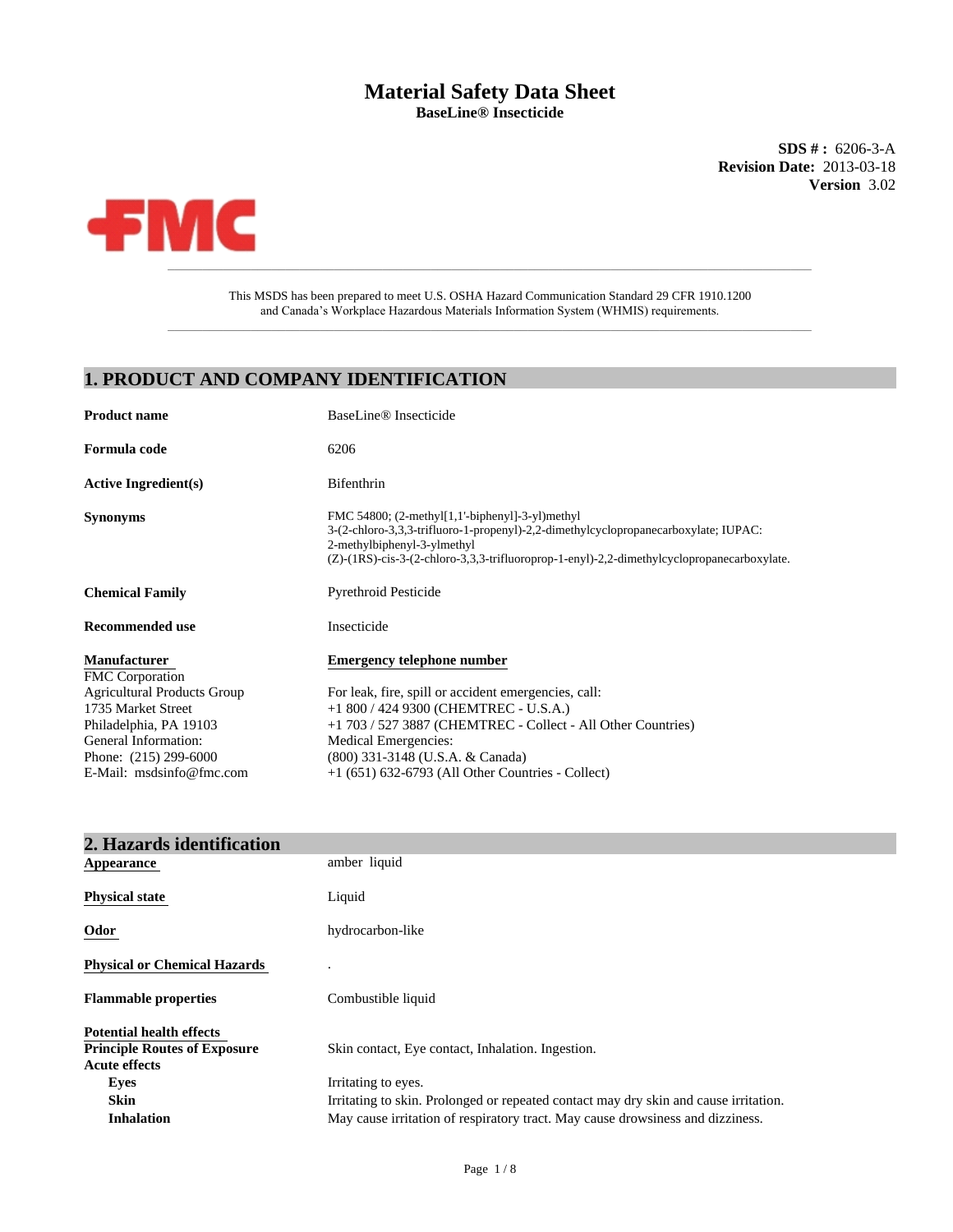## **BaseLine® Insecticide**

#### **Version** 3.02 **Revision Date:** 2013-03-18 **MSDS #:** 6206-3-A

|                             |                                                                                                    | V ULARIH 17.074 |
|-----------------------------|----------------------------------------------------------------------------------------------------|-----------------|
| Ingestion                   | Toxic if swallowed. May cause central nervous system depression. Ingestion may cause               |                 |
|                             | gastrointestinal irritation, nausea, vomiting and diarrhea. Potential for aspiration if swallowed. |                 |
| <b>Chronic effects</b>      | Effects are expected to be similar to those that are seen with acute toxicity. Chronic exposure to |                 |
|                             | aromatic hydrocarbons may cause headaches, dizziness, loss of sensations or feelings (such as      |                 |
|                             | numbness), and liver and kidney damage.                                                            |                 |
|                             |                                                                                                    |                 |
| <b>Environmental hazard</b> | Very toxic to aquatic organisms, may cause long-term adverse effects in the aquatic environment.   |                 |

# **3. Composition/information on ingredients**

#### **Hazardous ingredients**

| Chemical Name                                           | <b>CAS-No</b> | Weight % |
|---------------------------------------------------------|---------------|----------|
| 1'-Biphenyl, bis(1-methylethyl).                        | 69009-90-1    | $30-40$  |
| <b>Bifenthrin</b>                                       | 82657-04-3    | 23.34    |
| Petroleum distillates, hydrotreated light               | 64742-47-8    | $10-20$  |
| Benzenesulfonic acid, dodecyl-, branched, calcium salts | 70528-83-5    |          |

# **4. First aid measures**

| Eye contact        | Hold eyes open and rinse slowly and gently with water for 15 to 20 minutes. Remove contact lenses,<br>if present, after the first 5 minutes, then continue rinsing eye. Call a poison control center or doctor<br>for further treatment advice.                                                                                  |
|--------------------|----------------------------------------------------------------------------------------------------------------------------------------------------------------------------------------------------------------------------------------------------------------------------------------------------------------------------------|
| Skin contact       | Take off contaminated clothing. Rinse skin immediately with plenty of water for 15-20 minutes.<br>Call a poison control center or doctor for treatment advice.                                                                                                                                                                   |
| Inhalation         | Move person to fresh air. If person is not breathing, call 911 or an ambulance, then give artificial<br>respiration, preferably by mouth-to-mouth, if possible. Call a poison control center or doctor for<br>further treatment advice.                                                                                          |
| Ingestion          | Immediately call a poison control center or doctor. Do not induce vomiting unless told to do so by a<br>poison control center or doctor. Do not give any liquid to the person. Do not induce vomiting or give<br>anything by mouth to an unconscious person.                                                                     |
| Notes to physician | Contains petroleum distillate. Vomiting may cause aspiration pneumonia. This product is a<br>pyrethroid. If large amounts have been ingested, the stomach and intestines should be evacuated.<br>Treatment is symptomatic and supportive. Digestible fats, oils, or alcohol may increase absorption<br>and so should be avoided. |

# **5. Fire-fighting measures**

**Flammability** 1

| <b>Flammable properties</b>                                                                             | Combustible liquid                                                                |
|---------------------------------------------------------------------------------------------------------|-----------------------------------------------------------------------------------|
| <b>Flash Point</b><br><b>Sensitivity to Mechanical Impact</b><br><b>Sensitivity to Static Discharge</b> | 67 °C / 153-158 °F<br>not applicable<br>not applicable                            |
| Suitable extinguishing media                                                                            | Use CO2, dry chemical, or foam.                                                   |
| <b>Hazardous combustion products</b>                                                                    | Toxic fumes may be produced.                                                      |
| <b>Protective equipment and precautions</b><br>for firefighters                                         | As in any fire, wear self-contained breathing apparatus and full protective gear. |
| <b>NFPA</b><br><b>Health Hazard</b>                                                                     |                                                                                   |

| Page $2/8$ |  |  |  |  |
|------------|--|--|--|--|
|------------|--|--|--|--|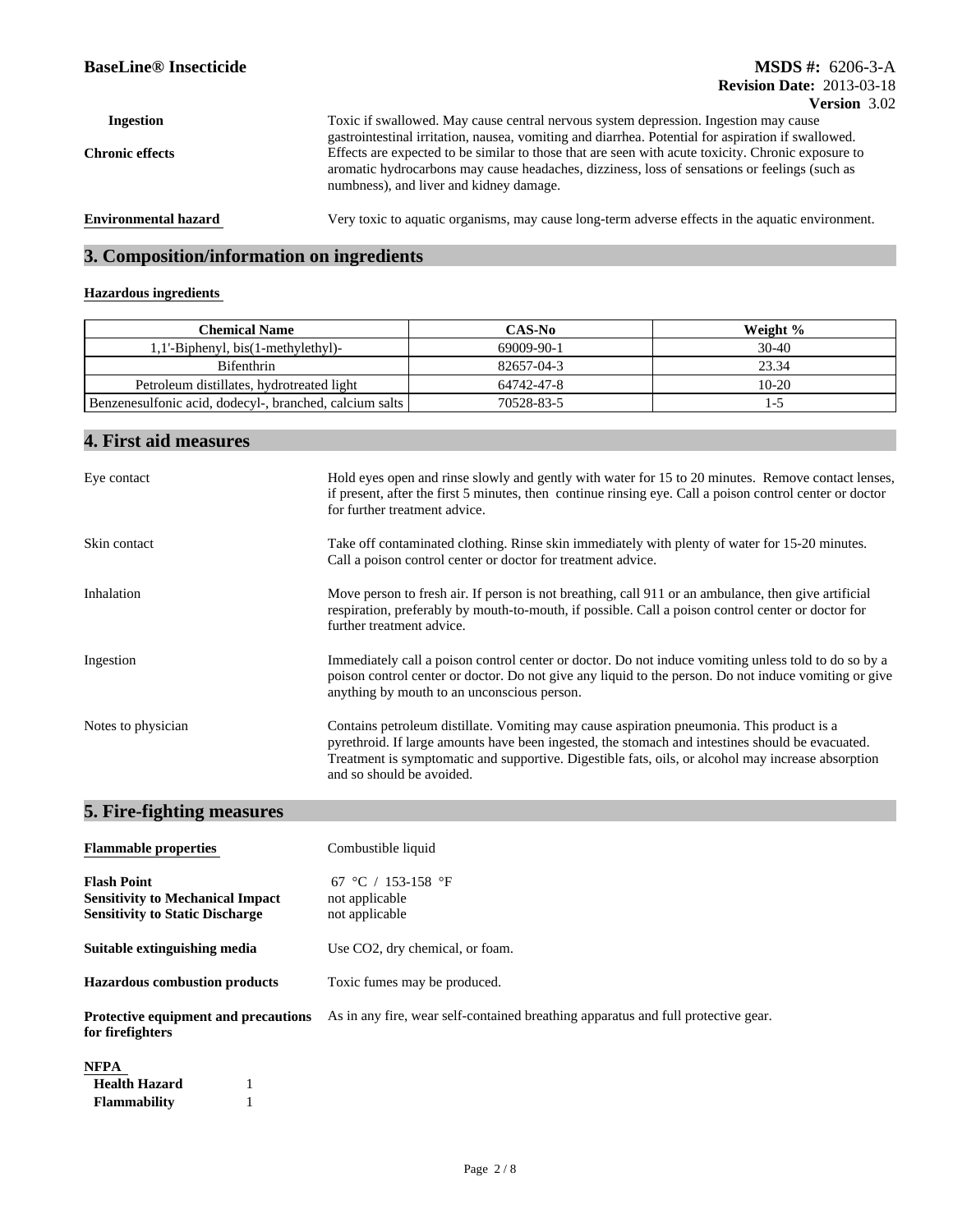**Special Hazards Stability** 0

# **6. Accidental release measures**

**-** Construction

| <b>Personal precautions</b>      | Isolate and post spill area. Remove all sources of ignition. Ventilate the area. Wear suitable<br>protective clothing, gloves and eye/face protection. For personal protection see section 8.                                                                      |
|----------------------------------|--------------------------------------------------------------------------------------------------------------------------------------------------------------------------------------------------------------------------------------------------------------------|
| <b>Environmental precautions</b> | Keep people and animals away from and upwind of spill/leak. Keep material out of lakes, streams,<br>ponds, and sewer drains.                                                                                                                                       |
| <b>Methods for containment</b>   | Dike to prevent runoff. Absorb with earth, sand or other non-combustible material and transfer to<br>containers for later disposal.                                                                                                                                |
| <b>Methods for cleaning up</b>   | Clean and neutralize spill area, tools and equipment by washing with bleach water and soap. Absorb<br>rinsate and add to the collected waste. Waste must be classified and labeled prior to recycling or<br>disposal. Dispose of waste as indicated in Section 13. |
| Other                            | For further clean-up instructions call FMC Emergency Hotline number listed in Section 1 "Product"<br>and Company Identification" above.                                                                                                                            |
| 7. Handling and storage          |                                                                                                                                                                                                                                                                    |
| <b>Handling</b>                  | Do not contaminate other pesticides, fertilizers, water, food or feed by storage or disposal.                                                                                                                                                                      |
| <b>Storage</b>                   | Keep in a dry, cool and well-ventilated place. Keep away from open flames, hot surfaces and sources<br>of ignition. Keep out of reach of children and animals. Store in original container only.                                                                   |

# **8. Exposure controls/personal protection**

#### **Exposure guidelines**

| <b>Chemical Name</b>                 | <b>British Columbia</b>   | <b>Ouebec</b>                                                                                | <b>Ontario TWAEV</b>                                                                                                                                                                                    | <b>Alberta</b> |
|--------------------------------------|---------------------------|----------------------------------------------------------------------------------------------|---------------------------------------------------------------------------------------------------------------------------------------------------------------------------------------------------------|----------------|
| Petroleum distillates,               | TWA: $200 \text{ mg/m}^3$ |                                                                                              |                                                                                                                                                                                                         |                |
| hydrotreated light                   | Skin                      |                                                                                              |                                                                                                                                                                                                         |                |
| 64742-47-8                           |                           |                                                                                              |                                                                                                                                                                                                         |                |
| Occupational exposure controls       |                           |                                                                                              |                                                                                                                                                                                                         |                |
| <b>Engineering measures</b>          |                           | wear the recommended equipment.                                                              | Apply technical measures to comply with the occupational exposure limits. When working in<br>confined spaces (tanks, containers, etc.), ensure that there is a supply of air suitable for breathing and |                |
| <b>Personal Protective Equipment</b> |                           |                                                                                              |                                                                                                                                                                                                         |                |
| <b>General Information</b>           |                           |                                                                                              | If the product is used in mixtures, it is recommended that you contact the appropriate protective<br>equipment suppliers. These recommendations apply to the product as supplied.                       |                |
| <b>Respiratory protection</b>        |                           | For dust, splash, mist or spray exposures wear a filtering mask.                             |                                                                                                                                                                                                         |                |
| <b>Eye/face protection</b>           |                           | For dust, splash, mist or spray exposure, wear chemical protective goggles or a face-shield. |                                                                                                                                                                                                         |                |
| Skin and body protection             |                           | Wear long-sleeved shirt, long pants, socks, shoes, and gloves.                               |                                                                                                                                                                                                         |                |
| <b>Hand protection</b>               |                           | Protective gloves                                                                            |                                                                                                                                                                                                         |                |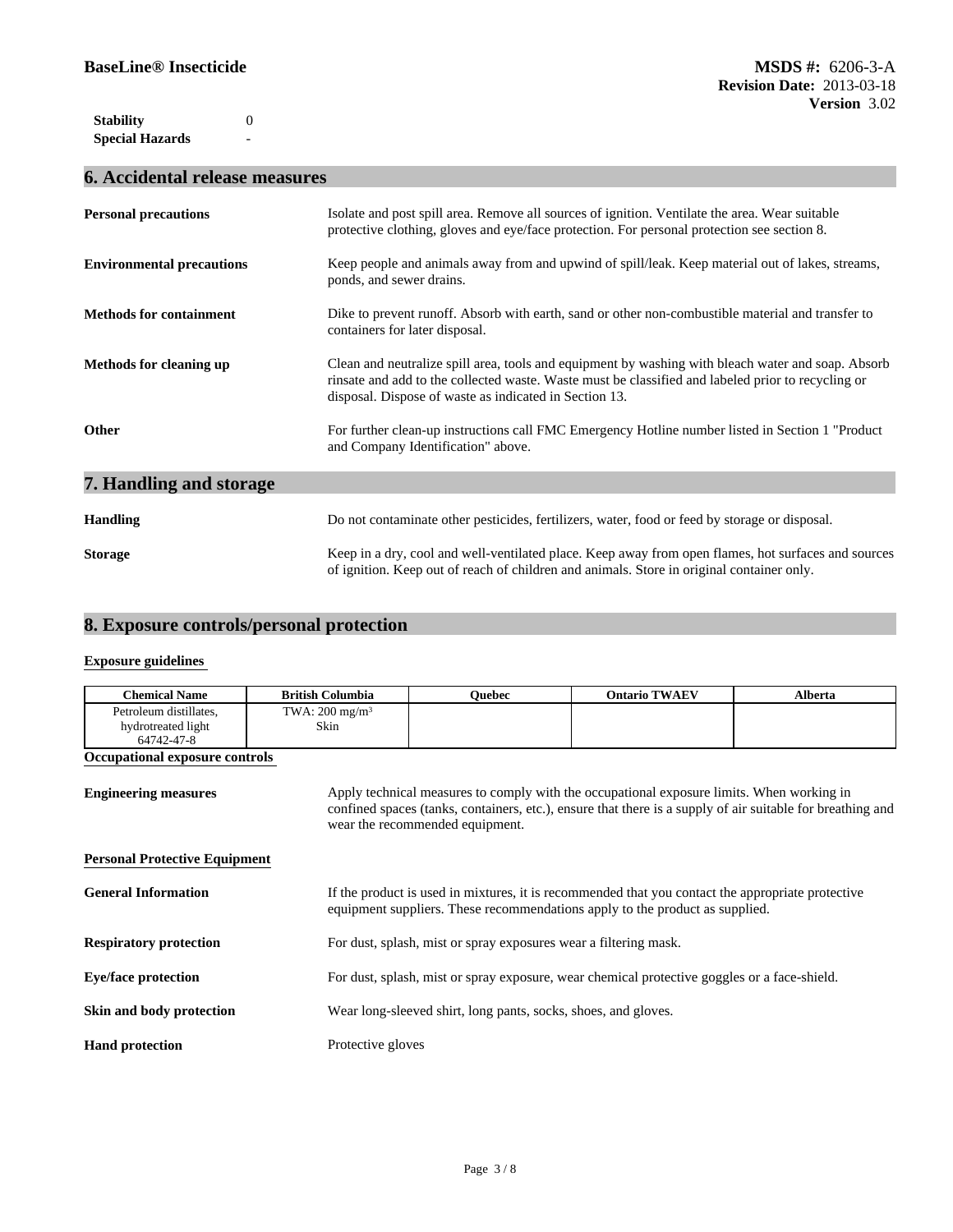## **Revision Date:** 2013-03-18 **MSDS #:** 6206-3-A **Version** 3.02

**Hygiene measures**

Clean water should be available for washing in case of eye or skin contamination. Wash skin prior to eating, drinking, chewing gum or using tobacco. Shower or bathe at the end of working. Remove and wash contaminated clothing before re-use. Launder work clothing separately from regular household laundry.

## **9. Physical and chemical properties**

#### **9.1 Information on basic physical and chemical properties**

| Appearance                    | amber liquid                  |  |
|-------------------------------|-------------------------------|--|
| <b>Color</b>                  | amber                         |  |
| <b>Physical state</b>         | Liquid                        |  |
| Odor                          | hydrocarbon-like              |  |
| pН                            | No information available. 3.9 |  |
| <b>Melting Point/Range</b>    | No information available.     |  |
| <b>Freezing point</b>         | No information available.     |  |
| <b>Boiling Point/Range</b>    | not applicable                |  |
| <b>Flash Point</b>            | 67 - 70 °C / 153-158 °F       |  |
| <b>Evaporation rate</b>       | not applicable                |  |
| <b>Flammable properties</b>   | Combustible liquid            |  |
| Vapor pressure                | No information available.     |  |
| Vapor density                 | No information available.     |  |
| <b>Density</b>                | $8.59$ lb/gal                 |  |
| <b>Specific Gravity</b>       | 1.031 @ 20 °C                 |  |
| <b>Water solubility</b>       | Emulsifies                    |  |
| <b>Percent volatile</b>       | No information available.     |  |
| <b>Partition coefficient:</b> | not applicable                |  |
| <b>Viscosity</b>              | No information available.     |  |
|                               |                               |  |

**9.2 Other information** 

# **10. Stability and reactivity**

| <b>Stability</b>                        | Stable.                                                                                          |
|-----------------------------------------|--------------------------------------------------------------------------------------------------|
| <b>Conditions to avoid</b>              | Heat, flames and sparks                                                                          |
| <b>Hazardous decomposition products</b> | May emit toxic fumes under fire conditions. Carbon oxides, Hydrogen chloride, Hydrogen fluoride. |
| <b>Hazardous polymerization</b>         | Hazardous polymerization does not occur.                                                         |

| Moderately irritating to skin rabbit.                                                                                                                                                                                                                                                                  |
|--------------------------------------------------------------------------------------------------------------------------------------------------------------------------------------------------------------------------------------------------------------------------------------------------------|
| Irritating to skin (rabbit).                                                                                                                                                                                                                                                                           |
| Large doses of bifenthrin ingested by laboratory animals produced signs of toxicity including<br>convulsions, tremors and bloody nasal discharge. Vomiting after ingestion of this product may cause<br>aspiration of aromatic hydrocarbons into the lungs, which may result in fatal pulmonary edema. |
| Inhalation of hydrocarbon vapors may cause headaches, dizziness, disturbances in vision,<br>drowsiness, respiratory irritation, anesthesia, unconsciousness, and other central nervous system<br>effects.<br>$> 2,000$ mg/kg (rabbit)                                                                  |
| 153 mg/kg $(rat)$                                                                                                                                                                                                                                                                                      |
| Sensitizer                                                                                                                                                                                                                                                                                             |
|                                                                                                                                                                                                                                                                                                        |

## **11. Toxicological information**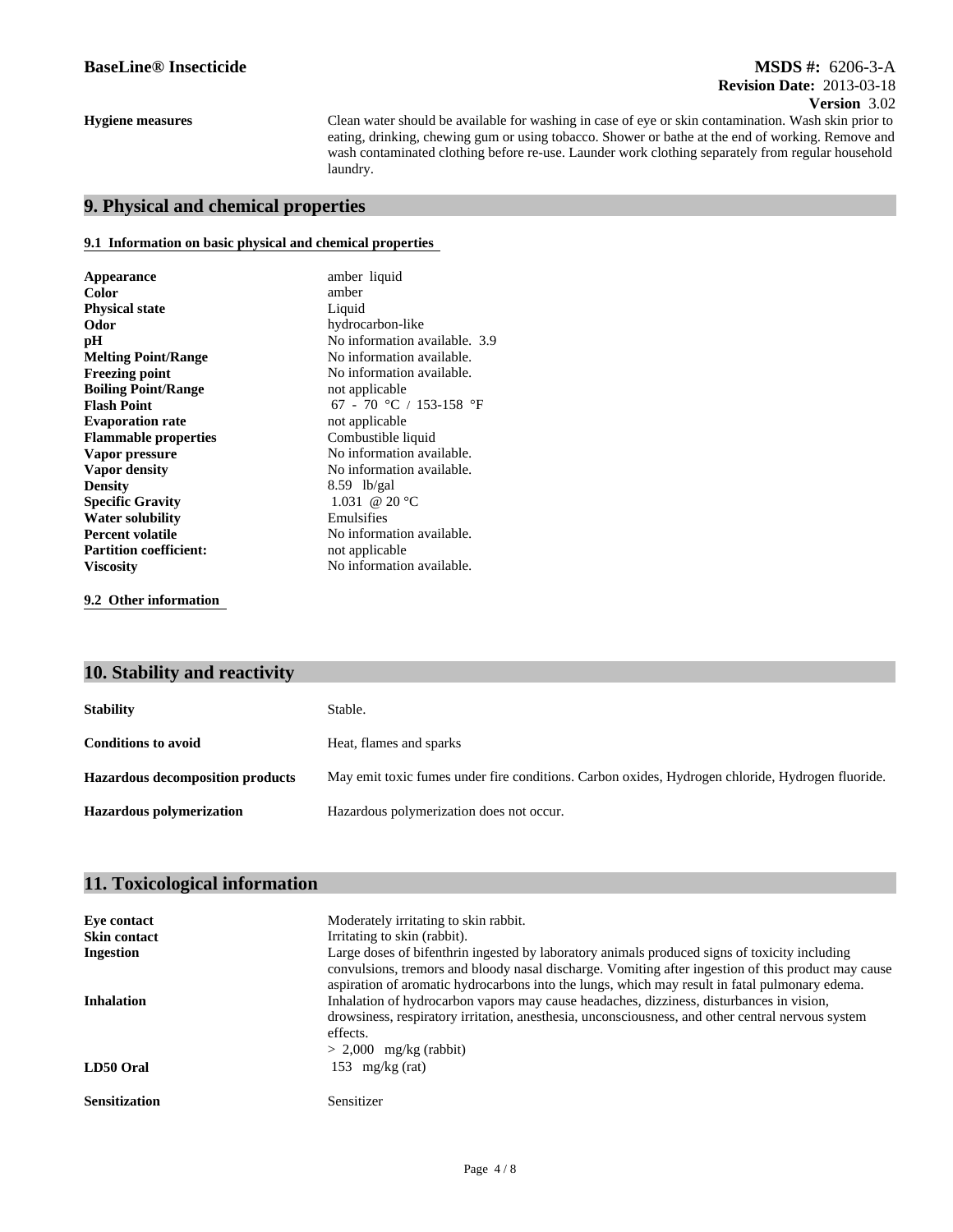### **BaseLine® Insecticide**

#### **Chronic Toxicity - Other Ingredient(s)**

| <b>Chronic Toxicity</b>       | Effects are expected to be similar to those that are seen with acute toxicity. Chronic exposure to<br>aromatic hydrocarbons may cause headaches, dizziness, loss of sensations or feelings (such as<br>numbness), and liver and kidney damage. |
|-------------------------------|------------------------------------------------------------------------------------------------------------------------------------------------------------------------------------------------------------------------------------------------|
| Carcinogenicity               | Bifenthrin: Did not show carcinogenic effects in animal experiments.                                                                                                                                                                           |
| <b>Mutagenicity</b>           | Bifenthrin: Not genotoxic.                                                                                                                                                                                                                     |
| <b>Reproductive toxicity</b>  | Bifenthrin: No toxicity to reproduction.                                                                                                                                                                                                       |
| <b>Neurological Effects</b>   | Tremors were associated with chronic exposure of laboratory animals to bifenthrin, which may<br>disappear with continued exposure.                                                                                                             |
| <b>Developmental Toxicity</b> | Bifenthrin: Not teratogenic in animal studies                                                                                                                                                                                                  |
| <b>Target Organ Effects</b>   | Bifenthrin: A slight increase in male mouse urinary bladder tumors at the highest dose was probably<br>not of toxicological concern.                                                                                                           |

# **12. Ecological information**

#### **Ecotoxicity**

Bifenthrin (82657-04-3)

| Active Ingredient(s) | Duration    | <b>Species</b>    | Value         | Units:      |
|----------------------|-------------|-------------------|---------------|-------------|
| <b>Bifenthrin</b>    | <b>EC50</b> | Aquatic organisms | $0.11 - 0.57$ | $\mu$ g/L   |
| Bifenthrin           | 96 h LC50   | Fish              | $0.1 - 2.0$   | $\mu$ g/L   |
| Bifenthrin           | LD50 Oral   | Bobwhite quail    | >1800         | mg/kg       |
| <b>Bifenthrin</b>    | LD50 Oral   | Mallard duck      | >2150         | mg/kg       |
| Bifenthrin           | LD50        | Bee               | U. I          | $\mu$ g/bee |
|                      |             |                   |               |             |

| <b>Chemical Name</b>                         | <b>Toxicity to algae</b> | Toxicity to fish                                                                                                                         | <b>Toxicity to microorganisms</b> | <b>Toxicity to daphnia and other</b><br>aquatic invertebrates |
|----------------------------------------------|--------------------------|------------------------------------------------------------------------------------------------------------------------------------------|-----------------------------------|---------------------------------------------------------------|
| Petroleum distillates,<br>hydrotreated light |                          | $LC50 = 45$ mg/L Pimephales<br>promelas 96 h LC50= 2.2 mg/L<br>Lepomis macrochirus 96 h<br>$LC50 = 2.4$ mg/L Oncorhynchus<br>mykiss 96 h |                                   | $LC50 = 4720$ mg/L 96 h                                       |

### **Environmental Fate**

Bifenthrin (82657-04-3)

| Active Ingredient(s) | Type of Test                  | Result                                       |  |
|----------------------|-------------------------------|----------------------------------------------|--|
| <b>Bifenthrin</b>    | Bioconcentration factor (BCF) | 1709                                         |  |
| Bifenthrin           | Half-life in soil             | $\sim$ 85 days                               |  |
| Bifenthrin           | log Pow                       | 10.0                                         |  |
| <b>Bifenthrin</b>    | Mobility in soil              | Not expected to reach groundwater            |  |
| <b>Bifenthrin</b>    | Stability in water            | Stable to hydrolysis over a wide range of pH |  |
|                      |                               | values.                                      |  |
|                      |                               |                                              |  |

**Persistence and degradability** Inherently biodegradable.

## **13. Disposal considerations**

**Waste disposal methods** Pesticide wastes are toxic. Improper disposal of excess pesticide, spray mixture, or rinsate is prohibited. If these wastes cannot be disposed of by use according to label instructions, contact appropriate disposal authorities for guidance.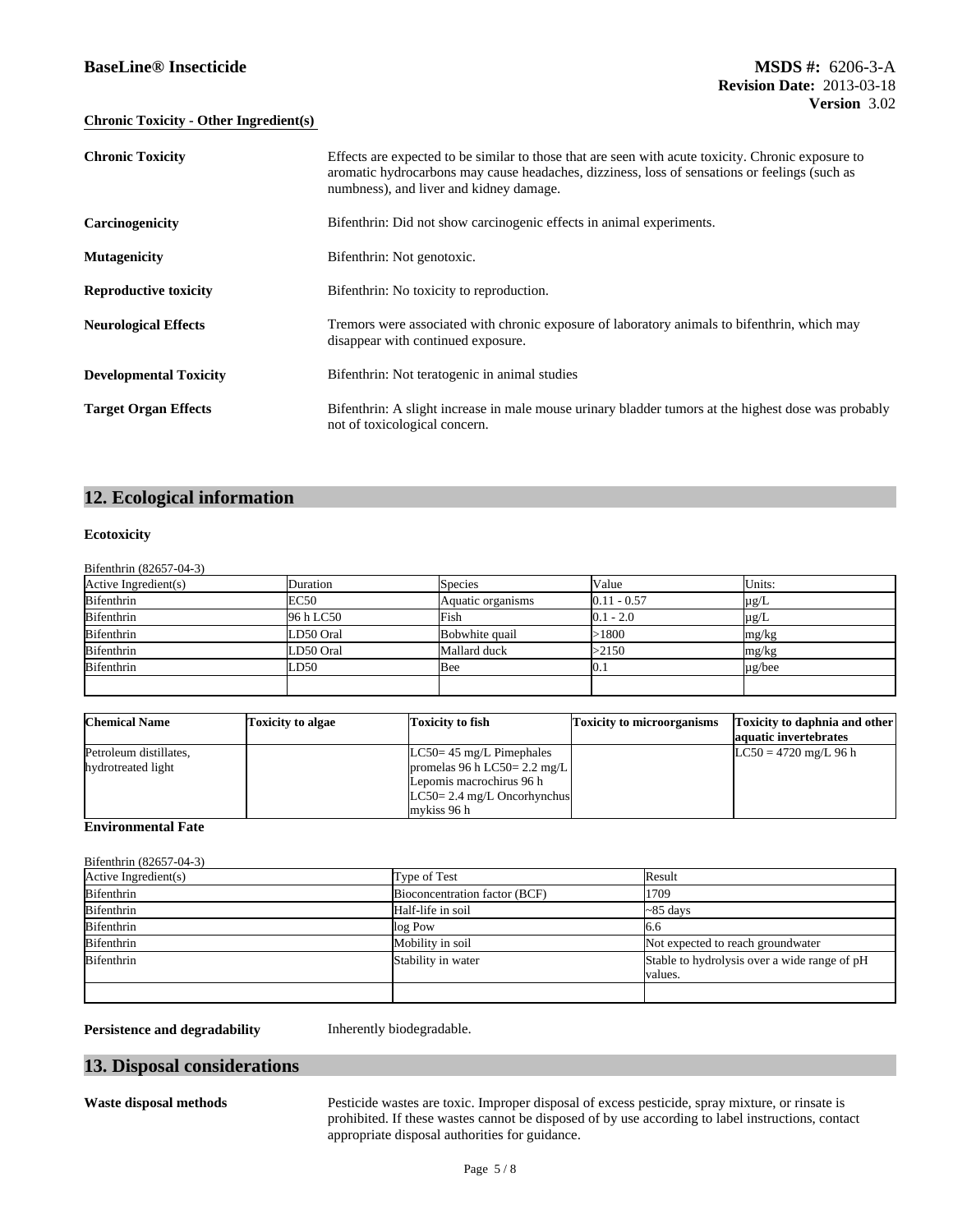| <b>Contaminated packaging</b>    | Containers must be disposed of in accordance with local, state and federal regulations. Refer to the<br>product label for container disposal instructions.                                                                                                                                                                             |
|----------------------------------|----------------------------------------------------------------------------------------------------------------------------------------------------------------------------------------------------------------------------------------------------------------------------------------------------------------------------------------|
| 14. Transport information        |                                                                                                                                                                                                                                                                                                                                        |
| DOT                              | USDOT is requiring that products formerly classified as "Consumer Commodity, ORM-D" transition<br>to "Limited Quantity" by 1/1/2014. During the transition period the 49CFR carton shipping marks<br>may be Consumer Commodity (old) or Limited Quantity Diamond (new). Please prepare shipping<br>documents to match the carton mark. |
| <b>Packaging Type</b>            | 4 x 1 gallon, 4 x 1 quart, 4 x 4 x 1 quart                                                                                                                                                                                                                                                                                             |
| Proper shipping name             | <b>Consumer Commodity</b>                                                                                                                                                                                                                                                                                                              |
| <b>Hazard</b> class              | ORM-D                                                                                                                                                                                                                                                                                                                                  |
| <b>Packaging Type</b>            | Non-Bulk                                                                                                                                                                                                                                                                                                                               |
| Proper shipping name<br>UN/ID No | Pyrethroid pesticide, liquid, toxic<br>UN3352                                                                                                                                                                                                                                                                                          |
| <b>Hazard Class</b>              | 6.1                                                                                                                                                                                                                                                                                                                                    |
| <b>Packing group</b>             | III                                                                                                                                                                                                                                                                                                                                    |
| <b>TDG</b>                       | The "Marine Pollutant" marking is only applicable when shipped by vessel, and is not applicable<br>when shipped only by road or rail in Canada.                                                                                                                                                                                        |
| UN/ID No                         | <b>UN3352</b>                                                                                                                                                                                                                                                                                                                          |
| Proper shipping name             | Pyrethroid pesticide, liquid, toxic                                                                                                                                                                                                                                                                                                    |
| <b>Hazard Class</b>              | 6.1                                                                                                                                                                                                                                                                                                                                    |
| <b>Packing group</b>             | III                                                                                                                                                                                                                                                                                                                                    |
| <b>Marine pollutant</b>          | Bifenthrin.                                                                                                                                                                                                                                                                                                                            |
| <b>ICAO/IATA</b>                 |                                                                                                                                                                                                                                                                                                                                        |
| UN/ID N <sub>0</sub>             | <b>UN3352</b>                                                                                                                                                                                                                                                                                                                          |
| <b>Proper shipping name</b>      | Pyrethroid pesticide, liquid, toxic                                                                                                                                                                                                                                                                                                    |
| <b>Hazard Class</b>              | 6.1                                                                                                                                                                                                                                                                                                                                    |
| <b>Packing group</b>             | III                                                                                                                                                                                                                                                                                                                                    |
| <b>Marine pollutant</b>          | Bifenthrin                                                                                                                                                                                                                                                                                                                             |
| <b>Limited quantity</b>          | 611 / 60L                                                                                                                                                                                                                                                                                                                              |
| <b>IMDG/IMO</b>                  |                                                                                                                                                                                                                                                                                                                                        |
| <b>UN/ID No</b>                  | <b>UN3352</b>                                                                                                                                                                                                                                                                                                                          |
| Proper shipping name             | Pyrethroid pesticide, liquid, toxic                                                                                                                                                                                                                                                                                                    |
| <b>Hazard Class</b>              | 6.1                                                                                                                                                                                                                                                                                                                                    |
| <b>Packing group</b>             | $\rm III$                                                                                                                                                                                                                                                                                                                              |
| <b>Marine pollutant</b>          | Bifenthrin                                                                                                                                                                                                                                                                                                                             |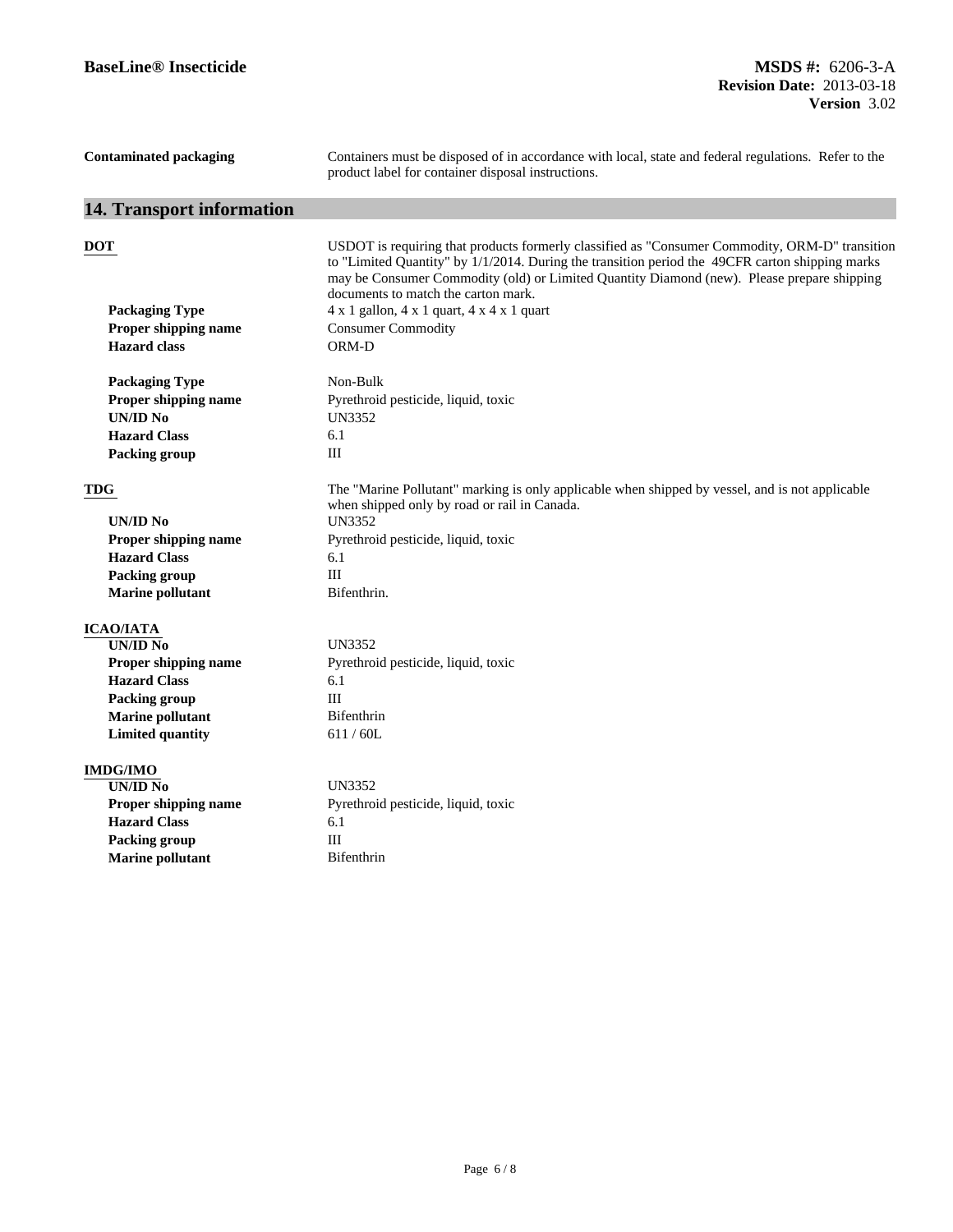## **15. Regulatory information**

#### **U.S. Federal Regulations**

#### **SARA 313**

Section 313 of Title III of the Superfund Amendments and Reauthorization Act of 1986 (SARA). This product contains a chemical or chemicals which are subject to the reporting requirements of the Act and Title 40 of the Code of Federal Regulations, Part 372:

| <b>Chemical Name</b>                     | <b>CAS-No</b> | Weight % | <b>SARA 313 - Threshold Values</b> |
|------------------------------------------|---------------|----------|------------------------------------|
|                                          |               |          | $\frac{6}{9}$                      |
| Bifenthrin                               | 82657-04-3    | 23.34    | 1.0                                |
| <b>SARA 311/312 Hazard Categories</b>    |               |          |                                    |
| <b>Acute Health Hazard</b>               | yes           |          |                                    |
| <b>Chronic Health Hazard</b>             | yes           |          |                                    |
| <b>Fire Hazard</b>                       | yes           |          |                                    |
| <b>Sudden Release of Pressure Hazard</b> | no            |          |                                    |
| <b>Reactive Hazard</b>                   | no            |          |                                    |

#### **CERCLA**

This material, as supplied, does not contain any substances regulated as hazardous substances under the Comprehensive Environmental Response Compensation and Liability Act (CERCLA) (40 CFR 302) or the Superfund Amendments and Reauthorization Act (SARA) (40 CFR 355). There may be specific reporting requirements at the local, regional, or state level pertaining to releases of this material.

| <b>Chemical Name</b>             | <b>U.S. -</b><br><b>TSCA</b><br>(Toxic Substances Control Act) - Section 8(d) - 716.120(a) - 1<br>- Health and Safety Reporting -<br><b>List of Substances</b> |
|----------------------------------|----------------------------------------------------------------------------------------------------------------------------------------------------------------|
| ''-Biphenyl, bis(1-methylethyl)- | 06/28/1984                                                                                                                                                     |
| $\mathbf{r}$ .<br>ת ו            |                                                                                                                                                                |

#### **International Regulations**

**Mexico - Grade No information available.** 

#### **Canada**

**This product has been classified in accordance with the hazard criteria of the Controlled Products Regulations (CPR) and the MSDS contains all the information required by the CPR.**

**WHMIS Hazard Class** B3 Combustible liquid D1B Toxic materials D2B Toxic materials